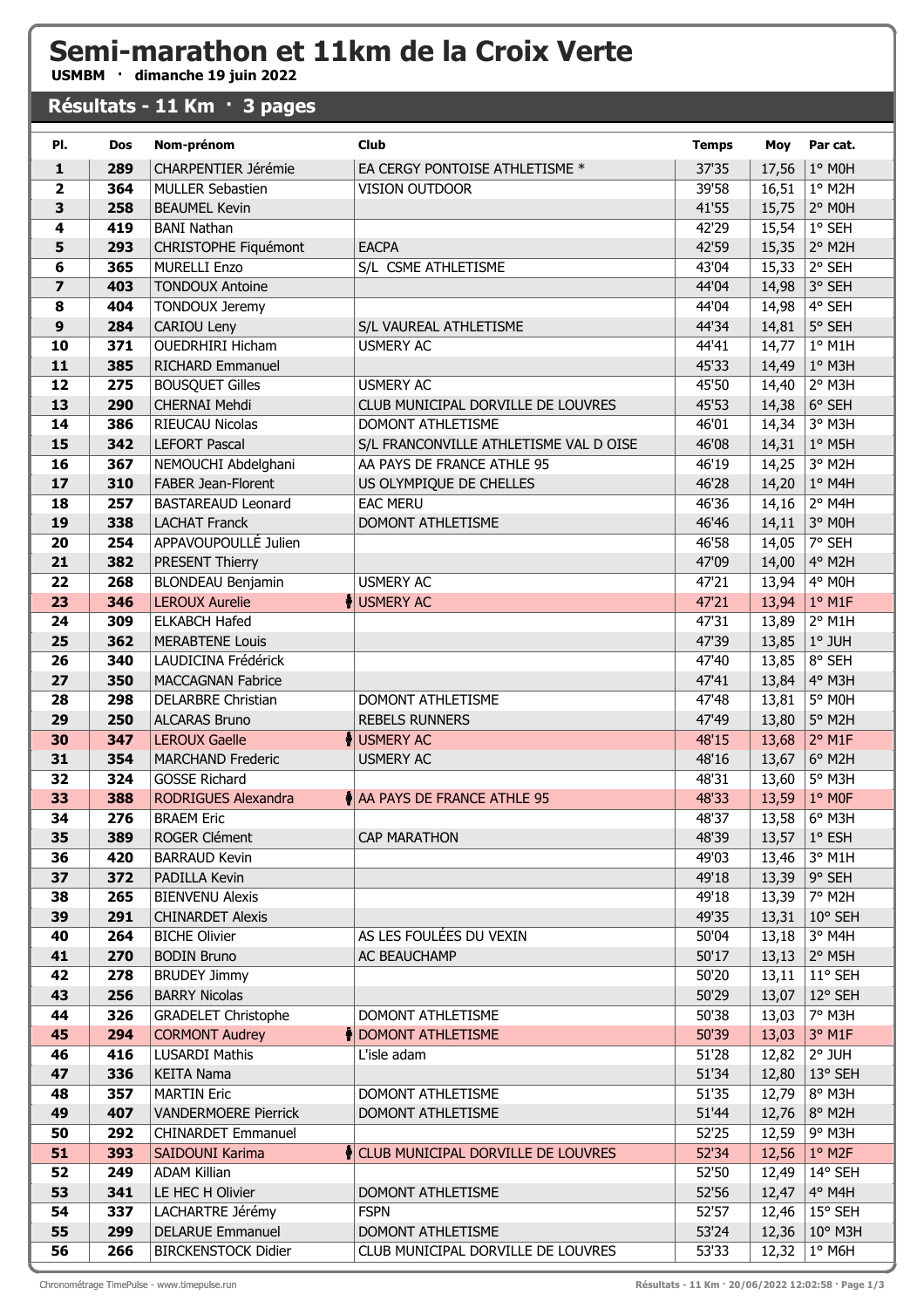| PI.        | Dos        | Nom-prénom                                       | <b>Club</b>                                   | <b>Temps</b>       | Moy            | Par cat.            |
|------------|------------|--------------------------------------------------|-----------------------------------------------|--------------------|----------------|---------------------|
| 57         | 312        | <b>FAUGERON Elodie</b>                           | DOMONT ATHLETISME                             | 53'40              | 12,30          | 2° MOF              |
| 58         | 410        | <b>VIGUIER Vincent</b>                           | DOMONT ATHLETISME                             | 53'48              | 12,27          | 9° M2H              |
| 59         | 261        | <b>BERNARD Hervé</b>                             |                                               | 53'56              | 12,24          | 11° M3H             |
| 60         | 260        | <b>BENCHEMOUL Didier</b>                         |                                               | 54'34              | 12,10          | 4° M1H              |
| 61         | 351        | <b>MADRELLE Guillaume</b>                        |                                               | 54'39              | 12,08          | 6° MOH              |
| 62         | 296        | DE GIULI Alban                                   |                                               | 54'48              | 12,04          | 7° MOH              |
| 63         | 251        | <b>ALEXANDRE Anthony</b>                         |                                               | 54'50              | 12,04          | 8° MOH              |
| 64         | 399        | <b>TALMATKADI Nabil</b>                          |                                               | 54'55              | 12,02          | 16° SEH             |
| 65         | 352        | <b>MADRELLE Lucile</b>                           |                                               | 55'36              | 11,87          | $1°$ SEF            |
| 66         | 378        | PINO Olivier                                     |                                               | 56'01              | 11,78          | 10° M2H             |
| 67         | 349        | LOUIS Benjamin                                   |                                               | 57'54              | 11,40          | 9° M0H              |
| 68         | 271<br>306 | <b>BONNET Didier</b>                             |                                               | 58'14<br>59'06     | 11,33          | 3° M5H<br>1° M3F    |
| 69<br>70   | 259        | <b>DUCHEMIN Pascale</b><br><b>BELHOUT Nadia</b>  | DOMONT ATHLETISME<br><b>NOMONT ATHLETISME</b> | 59'06              | 11,17<br>11,17 | 2° M3F              |
| 71         | 381        | <b>PRAT Pascal</b>                               |                                               | 59'07              | 11,16          | 4° M5H              |
| 72         | 320        | <b>GAILLARDON Patrice</b>                        | DOMONT ATHLETISME                             | 59'15              | 11,14          | 5° M1H              |
| 73         | 303        | <b>DORITCH Antoine</b>                           |                                               | 59'18              | 11,13          | 17° SEH             |
| 74         | 316        | <b>FOINANT Justine</b>                           |                                               | 59'18              | 11,13          | 2° SEF              |
| 75         | 305        | <b>DREUIL Alain</b>                              | DOMONT ATHLETISME                             | 59'40              | 11,06          | 5° M4H              |
| 76         | 343        | <b>LEJEUNE Marion</b>                            |                                               | 1h00'08            | 10,98          | 3° SEF              |
| 77         | 311        | <b>FARDAO Gaelle</b>                             |                                               | 1h00'19            | 10,94          | 2° M2F              |
| 78         | 344        | <b>LENEVEU Thomas</b>                            |                                               | 1h00'21            | 10,94          | 18° SEH             |
| 79         | 283        | CALLIGARO Édouard                                |                                               | 1h00'23            | 10,93          | 6° M1H              |
| 80         | 252        | ALPHONSO Dino                                    |                                               | 1h00'34            | 10,90          | 12° M3H             |
| 81         | 307        | <b>DUHAMEL Francis</b>                           | US EZANVILLE-ECOUEN                           | 1h00'38            | 10,89          | 5° M5H              |
| 82         | 280        | <b>BUCAILLE Matteo</b>                           |                                               | 1h00'51            | 10,85          |                     |
| 83         | 391        | <b>ROUXEL Cassandre</b>                          | <b>CAP MARATHON</b>                           | 1h01'08            | 10,80          | $1°$ JUF            |
| 84         | 356        | MARQUILLY Antoine                                | <b>CAP MARATHON</b>                           | 1h01'08            | 10,80          | 19° SEH             |
| 85         | 273        | <b>BORIES Mathieu</b>                            |                                               | 1h01'14            | 10,78          | 11° M2H             |
| 86         | 377        | PICHARD Eric                                     | <b>ERIC PICHARD</b>                           | 1h01'16            | 10,77          | $6^{\circ}$ M5H     |
| 87         | 415        | <b>BOUHELIER Killian</b>                         |                                               | 1h01'18<br>1h01'18 | 10,77          | 2° ESH              |
| 88<br>89   | 379<br>322 | <b>PLESSIS Pascale</b><br><b>GANESSIN Sophie</b> | A PAYS DE FRANCE ATHLE 95                     | 1h01'33            | 10,77<br>10,72 | 3° MOF<br>4° MOF    |
| 90         | 274        | <b>BOUHELIER Mael</b>                            |                                               | 1h01'35            | 10,72          | 3° ESH              |
| 91         | 394        | SAMPAIO Antonio                                  |                                               | 1h01'44            | 10,69          | $6°$ M4H            |
| 92         | 300        | <b>DELBAERE Vincent</b>                          | <b>USMERY AC</b>                              | 1h01'44            | 10,69          | 7° M4H              |
| 93         | 398        | ٠<br><b>SYED Sitti</b>                           |                                               | 1h01'48            | 10,68          | 3° M <sub>2F</sub>  |
| 94         | 396        | SEUX Alain                                       | US EZANVILLE-ECOUEN                           | 1h02'03            | 10,64          | 7° M5H              |
| 95         | 383        | <b>RAGOT Gauthier</b>                            | LEVALLOIS SC                                  | 1h02'14            | 10,61          | 3° JUH              |
| 96         | 317        | ۰<br><b>FOUCART Camille</b>                      |                                               | 1h02'14            | 10,61          | 4° SEF              |
| 97         | 353        | <b>MALAUNAY Romain</b>                           | <b>SANS</b>                                   | 1h03'08            | 10,45          | 20° SEH             |
| 98         | 422        | <b>PAK Vincent</b>                               |                                               | 1h03'25            | 10,41          | 21° SEH             |
| 99         | 308        | <b>EGAULT Julien</b>                             | REV7                                          | 1h03'34            | 10,38          | 7° M1H              |
| 100        | 286        | <b>CHAGNAUD Valerie</b>                          | <b>USMERY AC</b>                              | 1h03'37            | 10,37          | 3° M3F              |
| 101        | 414        | ZEGHOUDI Inès                                    |                                               | 1h03'51            | 10,34          | 5° SEF              |
| 102<br>103 | 323<br>277 | GAYOD Jérôme<br><b>BRISEBOURG Charlotte</b>      | <b>REV7 MENUCOURT</b>                         | 1h04'11<br>1h04'11 | 10,28          | 10° M0H<br>6° SEF   |
| 104        | 333        | HUEVA-MUNOZ Mathieu                              |                                               | 1h04'33            | 10,28<br>10,22 | 22° SEH             |
| 105        | 255        | <b>BADDA Noureddine</b>                          | US EZANVILLE-ECOUEN                           | 1h04'36            | 10,22          | 8° M5H              |
| 106        | 359        | <b>MARTINS Miguel</b>                            |                                               | 1h04'41            | 10,20          | 8° M1H              |
| 107        | 392        | $\ddot{\bullet}$<br><b>RUELLAN Heloise</b>       |                                               | 1h04'45            | 10,19          | 5° MOF              |
| 108        | 384        | <b>RAGOT Yves</b>                                |                                               | 1h05'01            | 10,15          | 8° M4H              |
| 109        | 406        | TRINQUET Claude                                  |                                               | 1h05'04            | 10,14          | $1°$ M7H            |
| 110        | 288        | CHAMPOUD David                                   |                                               | 1h05'09            | 10,13          | 12° M2H             |
| 111        | 348        | LETOURNEUR Vincent                               |                                               | 1h05'32            | 10,07          | 23° SEH             |
| 112        | 402        | <b>TIXIER Julia</b>                              |                                               | 1h05'33            | 10,07          | 7° SEF              |
| 113        | 361        | <b>MELCHIOR Marielle</b>                         |                                               | 1h05'44            | 10,04          | 8° SEF              |
| 114        | 287        | <b>CHAMPION Nelly</b>                            |                                               | 1h05'50            | 10,03          | 1° M4F              |
| 115        | 269        | <b>BOCQUET Magali</b>                            |                                               | 1h05'51            | 10,02          | 4° M2F              |
| 116<br>117 | 262<br>318 | <b>BERRIER Isabelle</b><br>FRAISSE Béranger      | US EZANVILLE-ECOUEN                           | 1h06'02<br>1h06'05 | 9,99<br>9,99   | $2°$ M4F<br>24° SEH |
|            |            |                                                  |                                               |                    |                |                     |